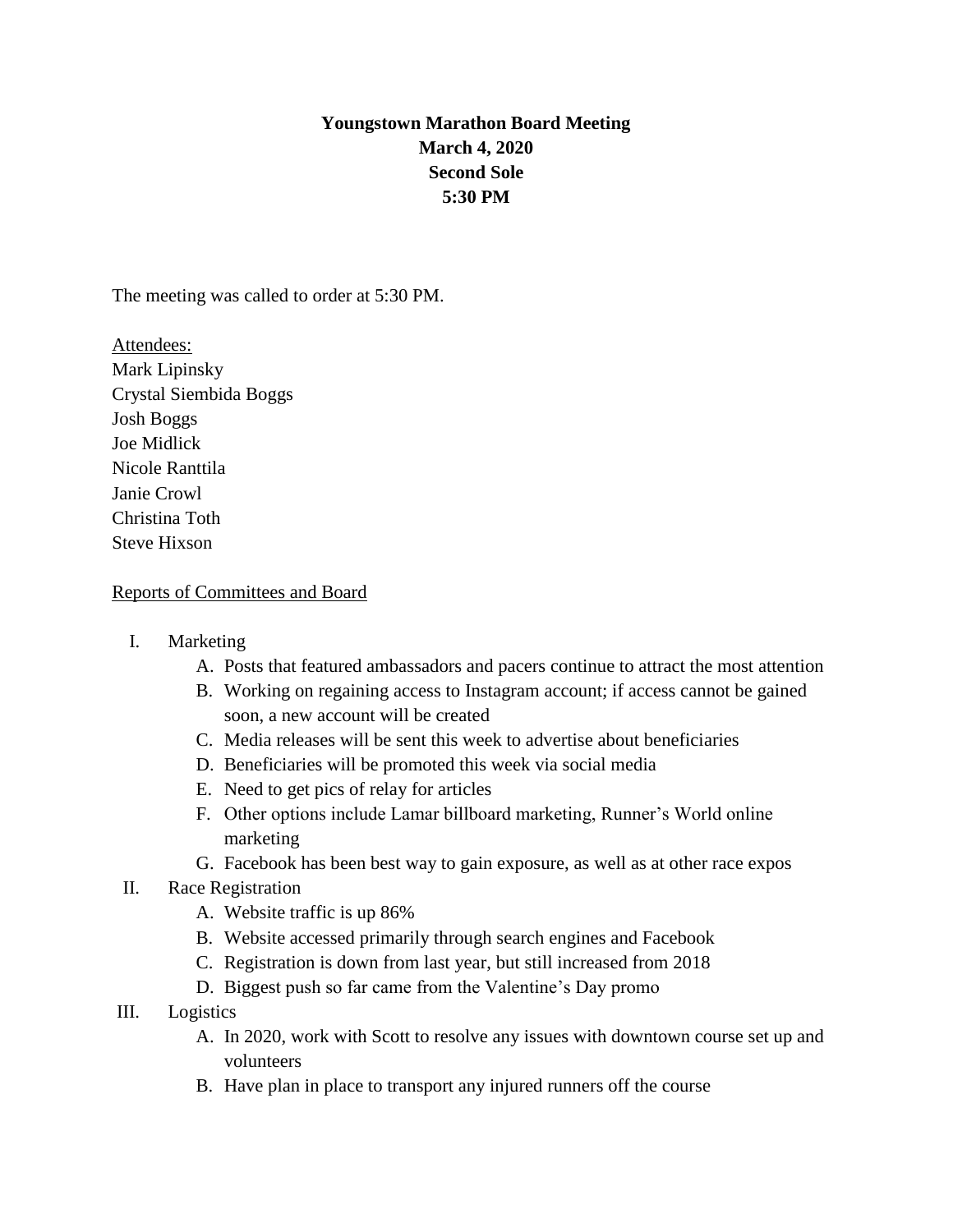- IV. Ambassadors
	- A. Ambassadors have been chosen
	- B. Board looking to choose additional ambassador(s) from registration pool
- V. Expo
	- A. Steve to check about Boardman Y
	- B. Still considering options between Y, YSU, Covelli
	- C. Crystal sent email to board members to distribute working table at other expos
- VI. Sponsors
	- A. Novacare will again sponsor expo
	- B. YSU will help with band and water stops
	- C. Nissan will sponsor pacer car for 5K, 4 SUVs for relay runners and create a commercial
	- D. Check into DeBartolo
	- E. Joe set up a Sip and Paint 5/28 at Brazen Brush to raise funds. We will charge \$40 and \$55
- VII. Training Groups
	- A. Groups will all be 16 week groups starting in July

## VIII. Volunteers

- A. Janie reached out to YSU Honors program
- IX. Pacers
	- A. All pacers chosen
	- B. Josh will create a code for pacers to share that offers 10% discount
- X. Beneficiaries
	- A. Promotion has begun to seek entrants
- XI. Website
	- A. Post course map as soon as possible, especially for relay runners

#### Financial Report

- I. Bill List
	- A. None at this meeting
- II. Approval for Expenditures
	- A. None at this meeting
- III. Board will use CPA for financials

#### New Business